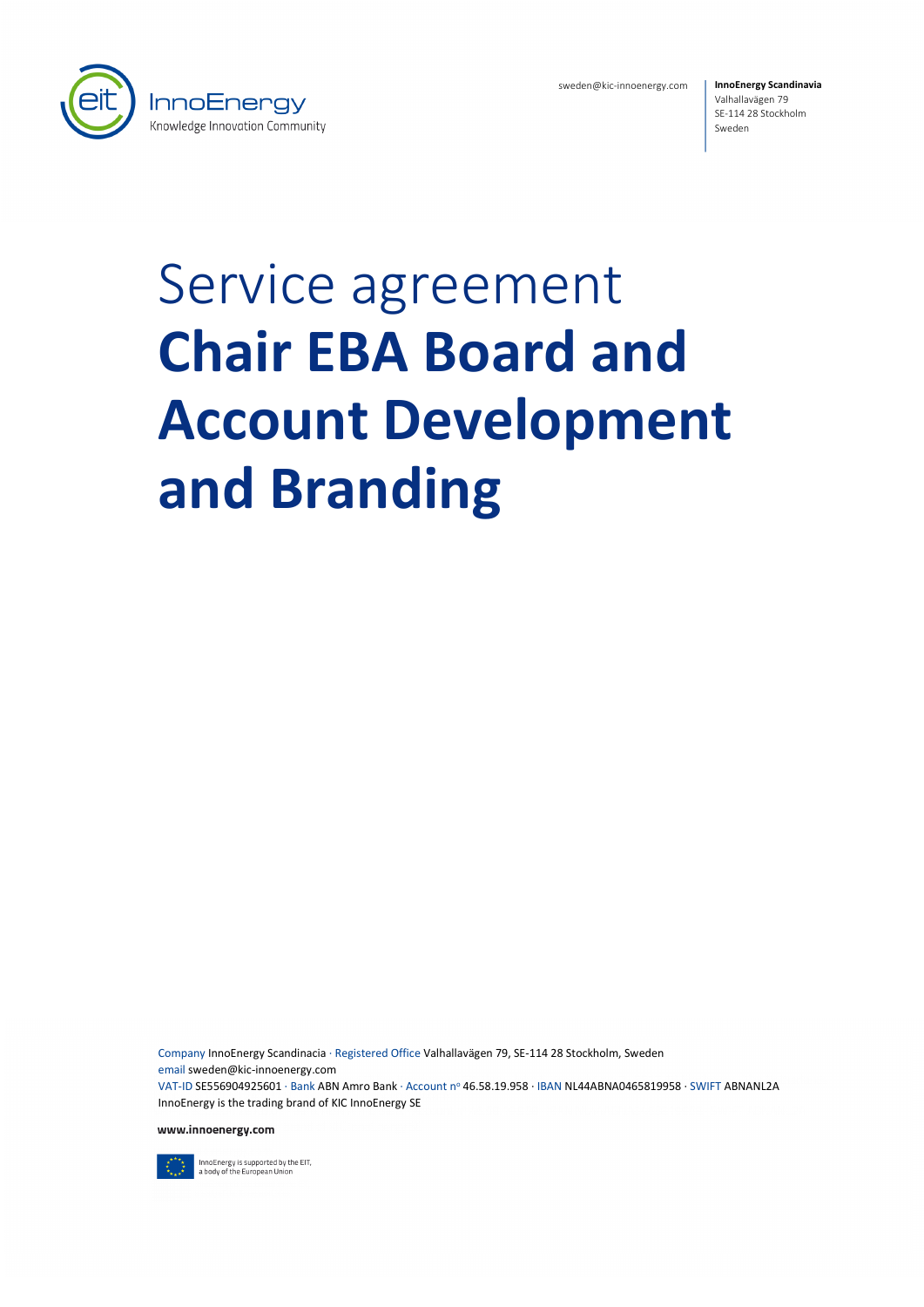

#### This service agreement ("Agreement") is made between:

1. InnoEnergy Scandinavia, a European public limited liability company (*Societas Europaea*) having its registered place of business at Valhallavägen 79, 11428 Stockholm, Sweden ("we" or "us");

and

2. [Full name service provider], a [legal form] under [country] law, having its registered place of business at [address, zipcode, country] ("you");

#### WHY DO WE ENTER INTO THIS AGREEMENT WITH YOU?

- A. Our funds come, amongst others, from the European Institute of Innovation & Technology ("EIT"), which is a body of the European Union ("EU"). With these funds we promote innovation, entrepreneurship and education in the field of sustainable energy.
- B. As we use public money, we need to comply with certain (additional) obligations towards the EIT and other EU bodies. We also have to impose some of these obligations on external parties, such as you. These (additional) obligations are included in this agreement;
- C. As we use public money, we launched a tender procedure to select an external party to provide us with certain services. These services ("Services") are specified in Article [1.1.](#page-1-0) You participated and made us an offer, on the basis of which we selected you to provide the Services; and
- D. This Agreement describes the terms and conditions that apply when you provide the Services.

# WHAT HAVE WE AGREED?

#### Article 1 - Performance of the Services, subcontracting

<span id="page-1-0"></span>1.1. You must perform the Services and provide the deliverables that are specified below. You must do so within the time schedule specified below.

| Services                                                                    | <b>Deliverables</b>                                                          | Deadline                                          |
|-----------------------------------------------------------------------------|------------------------------------------------------------------------------|---------------------------------------------------|
| [description of each service]<br>to be provided by the service<br>provider] | [description of each]<br>deliverable connected to the<br>service <sup></sup> | [deadline for each Service<br>and/or deliverable] |
|                                                                             |                                                                              |                                                   |

1.2. You must perform the Services by exercising due skill, speed and care, at a level generally required of well reputed service providers that perform the same or similar services.

1.3. You are free to organize how you provide the Services as long as the Services meet the requirements set in this Agreement.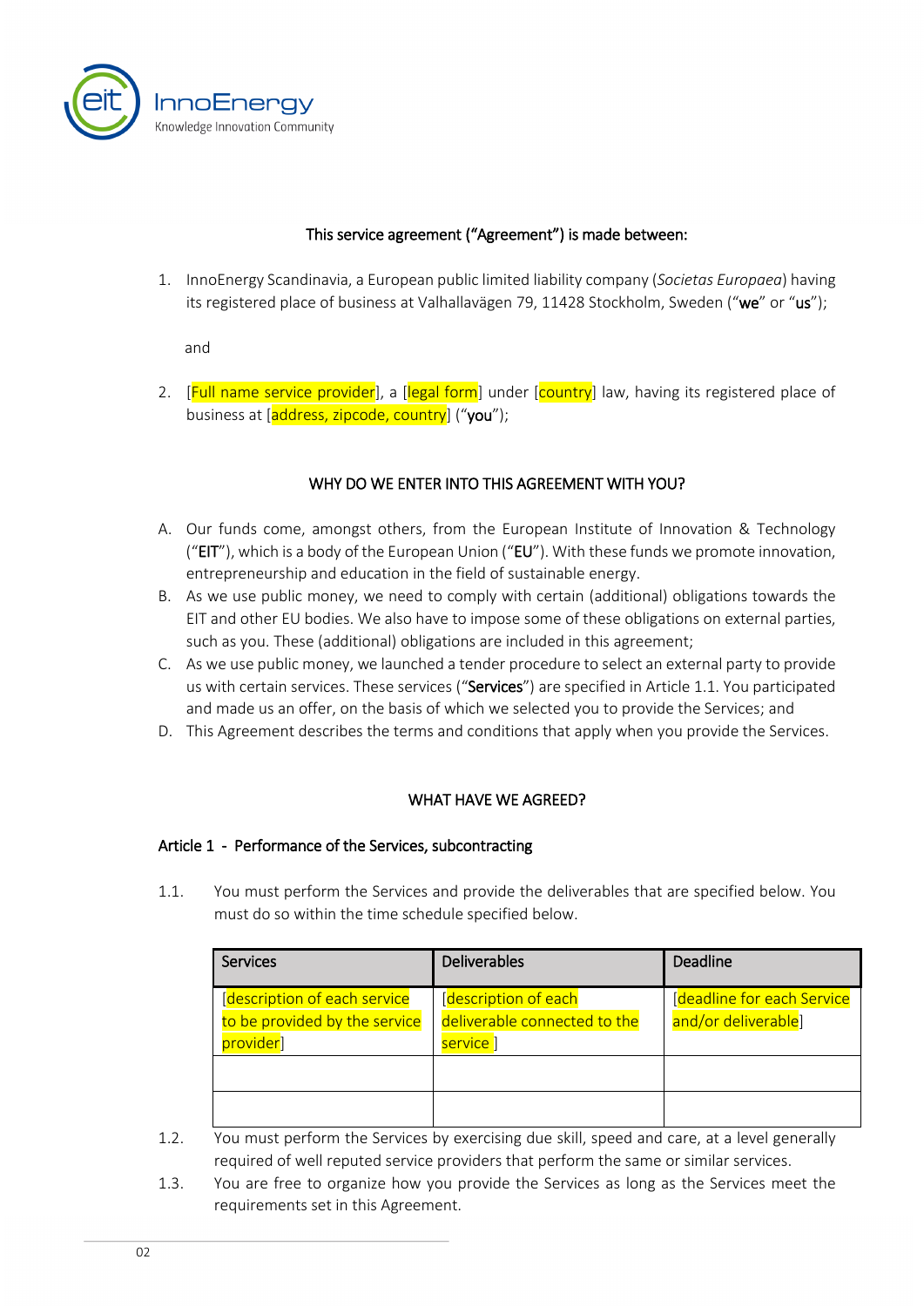

- 1.4. You must use personnel who possess the qualifications and experience necessary for the proper performance of the Services. If you mentioned specific personnel in your offer, we assume the Services are performed by such personnel. Should you want to involve other personnel, you must ask us whether we agree on that first.
- 1.5. You must report to us how you progress in the performance of the Services if we ask you to do so. We may ask you to report in a specific format.
- 1.6. We can accept or reject the Services that you provide to us. If we do not reject Services within 14 days after delivery, you may assume we accepted them.
	- If we reject (part of) a Service because it does not meet what we agreed and it is possible for you to re-perform the rejected (part of the) Service properly, you must do so promptly and without additional costs for us.
	- If we reject (part of) a Service and it is not possible for you to re-perform properly, that (part of a) Service is rescinded. We then also will not pay you for that (part of a) Service.
- 1.7. If you want to subcontract (part of) the Services to another party, you will have to ask us first. If we agree to such subcontracting, you must ensure that your subcontractor is bound by similar obligations towards you as you are towards us under this Agreement. You remain fully responsible to us for the subcontracted part of the Services. We shall not have a direct contractual relationship with the subcontractor.

# Article 2 - Compensation, invoices and payment

2.1. We pay the fees specified below as compensation for the Services.

| Fees        |  |
|-------------|--|
| <u>tees</u> |  |

- 2.2. We only pay these fees if you provide us with an invoice that mentions at least the below:
	- a. your name and address;
	- b. your VAT identification number;
	- c. our name and address;
	- d. our VAT identification number;
	- e. the invoice number;
	- f. the invoice date;
	- g. the date on which the Services were provided;
	- h. a brief description of the nature and type of Services supplied;
	- i. the following data for every VAT tariff or exemption:
		- i. the price per piece or unit, including VAT;
		- ii. any reductions that are not included in the price;
		- iii. the VAT tariff that has been applied;
		- iv. the cost (the price excluding VAT);
		- v. in case of advance payment, the date of payment; and
		- vi. the amount of VAT.
- 2.3. We pay invoices that meet the above criteria within 30 days following receipt.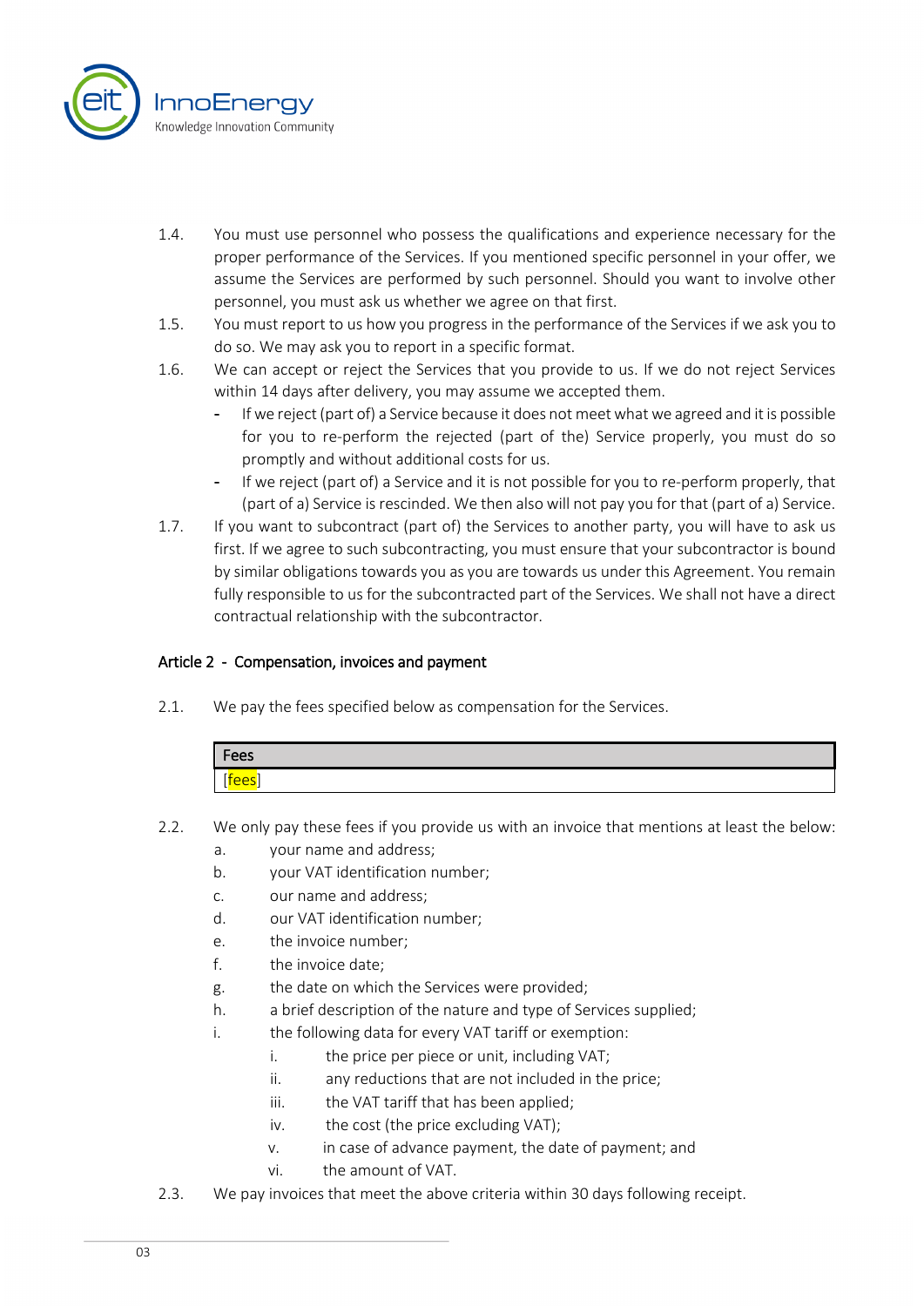

- 2.4. However, if you do not (properly) fulfil your obligations under the Agreement, we may suspend payment. If we do so, we will notify you thereof.
- 2.5. We also may set-off amounts that we owe you under this Agreement with amounts that you owe us under this Agreement or another agreement we have with you.

# Article 3 - Taxes

- 3.1. The fees mentioned in Article 2.1 are exclusive of value added tax (VAT) or similar taxes.
- 3.2. You perform the Services as an independent contractor. This Agreement does not create a partnership, joint venture or employment relationship between you and us.
- 3.3. You are responsible for your own taxes (income taxes, payroll taxes, social insurances, etc.). We are responsible for our own taxes. If we incur costs (tax claims, administrative fines, including reasonable attorney's fees) and/or suffer damages in connection with taxes that are your responsibility, you must fully compensate such costs and/or damages to us. If you incur costs (tax claims, administrative fines, including reasonable attorney's fees) and/or suffer damages in connection with taxes that are our responsibility, we must fully compensate such costs and/or damages to you.

#### Article 4 - Intellectual property

- 4.1. For the purpose of this Agreement "IP" means patents, utility certificates, utility models, (industrial) design rights, copyrights, database rights, trademarks, trade names and trade secrets, including moral rights and any applications, renewals, extensions combinations, divisions, discontinuations or re-issues of the foregoing.
- 4.2. We become the owner of any newly created IP in the deliverables (as mentioned in Article 1.1).
- 4.3. We remain the owner of any item we, or someone else on our behalf, provided you with.
- 4.4. You remain the owner of any IP that you already owned or controlled before the start of the performance of the Services ("Background IP"). You grant us a non-exclusive, royalty-free and fully paid-up, worldwide, irrevocable and perpetual license under such Background IP, if and to the extent we need it for our free use (including the sale) of the deliverables under this Agreement, with the right to sublicense.
- 4.5. You may not make any public reference to us, whether in press releases, advertisements, or otherwise, without our prior written consent. The same applies for us.
- 4.6. If we incur costs (including reasonable attorney's fees) and/or suffer damages as a result of claims by third parties that the Services infringe their IP, you must fully compensate such costs and/or damages to us.
- 4.7. If our use of the Services isfrustrated (for instance because they infringe the rights of a third party) you must either, at your own cost: (i) procure for us or our users the right to continue using the Services; or (ii) replace or modify the Services with functional, non-infringing equivalents. If you cannot ensure continuation of the Services through either of the above options within a reasonable time frame, we may terminate the Agreement. If we terminate,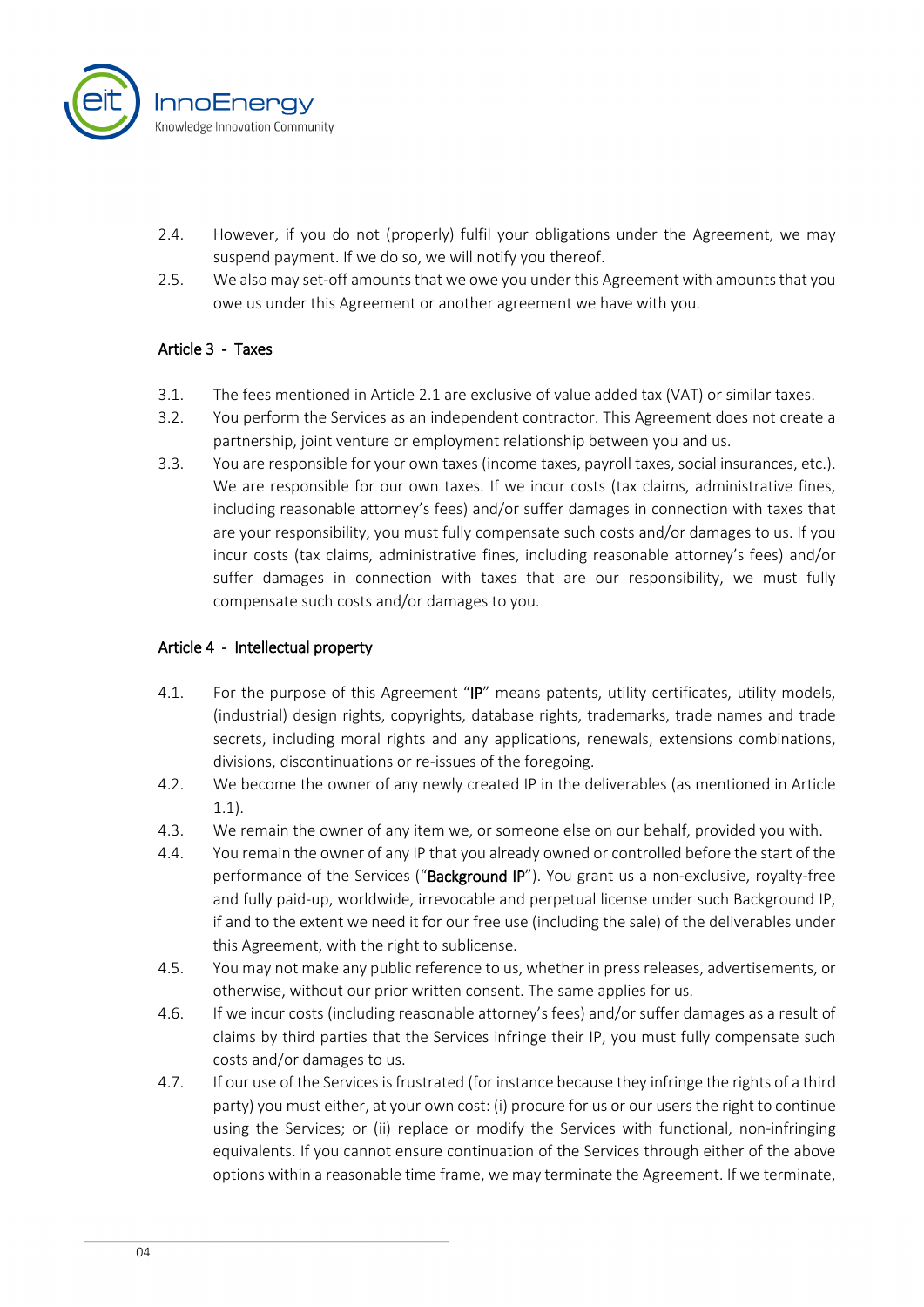

you must reimburse the price we paid for the relevant Services. Such reimbursement is in addition to your compensation obligation under Article 4.6.

#### Article 5 - Confidentiality

- 5.1. For the purpose of this Agreement "Confidential Information" means information, such as but not limited to commercial and/or technical information, which is disclosed to you by us or to us by you (either directly or indirectly) in connection with the performance of this Agreement, and which is marked as "confidential", "proprietary" or similar, or which can reasonably be deemed to be of a confidential or proprietary nature.
- 5.2. You and we may not:

(i) use the Confidential Information for other purposes than in connection with (your performance and our use) of the Services; and

(ii) disclose the Confidential Information to any third party, except to employees, external advisers and subcontractors who (A) have a legitimate "need to know", and (B) are under similar confidentiality obligations as apply under this Agreement.

- 5.3. The obligation as mentioned in Article 5.2 does not apply to information which is or becomes public knowledge without a violation of confidentiality obligations.
- 5.4. You must immediately return to us all property that we have made available to you if we ask you to do so. We will do the same with property that you have made available to us (except for the deliverables).
- 5.5. If we incur costs (including reasonable attorney's fees) and/or suffer damages as a result of a violation of the confidentiality obligations by you, you must fully compensate such costs and/or damages to us. If you incur costs (including reasonable attorney's fees) and/or suffer damages as a result of a violation of the confidentiality obligations by us, we must fully compensate such costs and/or damages to you.

#### Article 6 - Personal data

6.1. For the purpose of this Agreement:

- "Personal Data" means data which relate to a living individual who can be identified (a) from those data, or (b) from those data in connection with other information which is easily obtainable; and

- "Process" or "Processing" means obtaining, recording or holding information or data or carrying out any operation or set of operations on the information or data, including:

(a) organization, adaptation or alteration of the information or data, (b) retrieval, consultation or use of the information or data, (c) disclosure of the information or data by transmission, dissemination or otherwise making available, or (d) alignment, combination, blocking, erasure or destruction of the information or data.

6.2. If you Process Personal Data in performing the Services, you must:

a. comply with all applicable privacy and data protection laws;

b. Process the Personal Data only (i) for or on our behalf (ii) in accordance with our instructions and this Agreement (iii) as far as needed for the Services;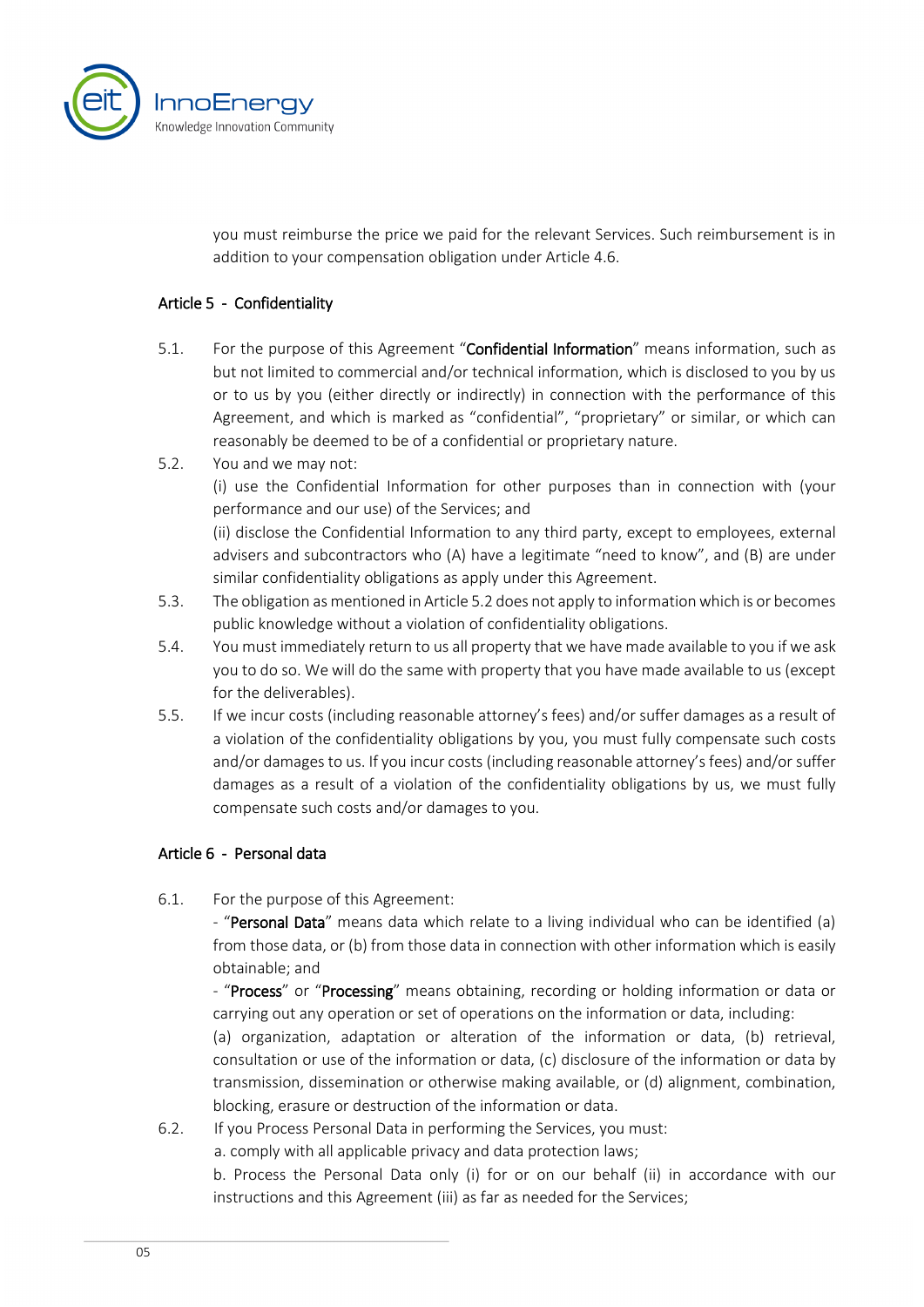

c. maintain the security, confidentiality, integrity and availability of the Personal Data;

d. implement and maintain appropriate technical, physical, organizational and administrative security measures to protect the Personal Data against loss and/or unauthorized access;

e. promptly inform us of any actual or suspected security incident involving such Personal Data; and

f. securely erase or destroy the Personal Data upon termination of the Agreement or at our request.

6.3. If we incur costs (including reasonable attorney's fees) and/or suffer damages as a result of a breach of this Article 6 by you, you must fully compensate such costs and/or damages to us.

# Article 7 - Liability

- 7.1. You must take out and maintain sufficient insurance to cover liability arising out of or in connection with this Agreement. Such insurance shall at least have the insured amounts as stated in your proposal. You must provide us with insurance certificates evidencing such coverage if we ask for it.
- 7.2. Your liability under or in connection with this Agreement is capped at the insured amounts mentioned in Article 7.1.
- 7.3. Our liability under or in connection with this Agreement is capped at the total amount due to you by us on completion of the Services, less the amount already paid to you.
- 7.4. The limitations of liability mentioned in Articles 7.2 and 7.3 above do not apply:
	- in case of gross negligence or willful misconduct; and/or
	- for liability arising out of Articles 3.3, 4.6, 5.5 and/or 6.3 above.

# Article 8 - Termination

- 8.1. This Agreement becomes effective on August 30, 2019. This Agreement ends on August 30, 2021.
- 8.2. This Agreement cannot be terminated early by you or by us, save for the specific termination events specified in Article 8.3 and/or Article 8.4.
- 8.3. We may fully or partially terminate this Agreement with immediate effect by giving you notice at any time, if:

a. you breach an obligation under this Agreement and, if the breach is capable of remedy, you fail to remedy the breach within 14 days after we ask you to do so;

b. you breach an obligation under this Agreement which is incapable of remedy;

c. you do not provide us with adequate assurance that you can fulfill your obligations under this Agreement in a timely fashion after we ask you to do so; or

d. the European Programme(s) in connection with which we entered into this Agreement with you are terminated.

8.4. You may fully or partially terminate this Agreement with immediate effect by giving us notice at any time, if: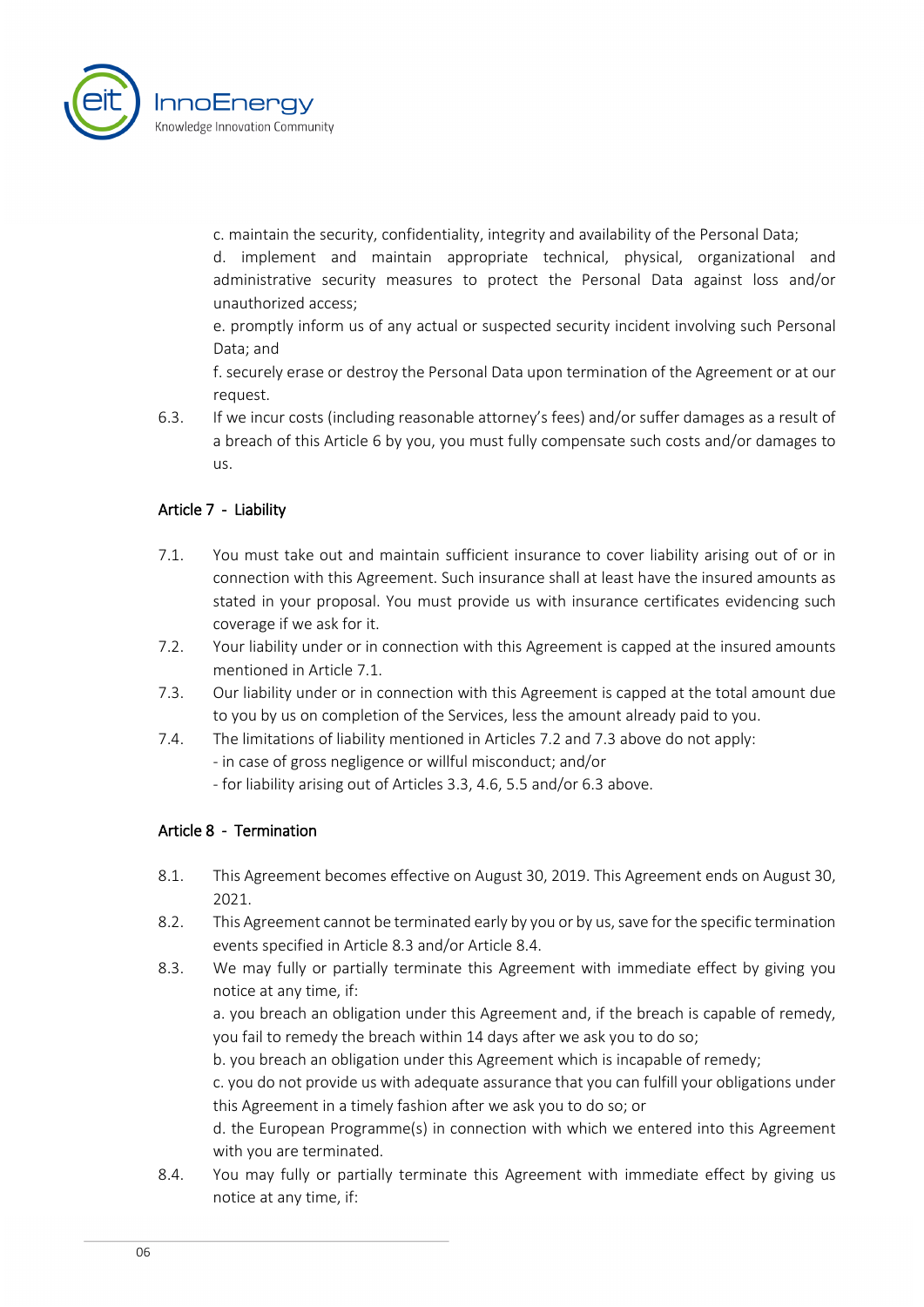

a. we breach an obligation under this Agreement, and, if the breach is capable of remedy, we fail to remedy the breach within 14 days after you ask us to do so;

b. we breach an obligation under this Agreement which is incapable of remedy; or

c. we do not provide you with adequate assurance that we can fulfill our obligations under this Agreement in a timely fashion after you ask us to do so.

8.5. Following a termination all rights and obligations intended to survive the termination (such as Articles 4 up to and including 10) will survive the termination.

# Article 9 - Safeguarding of EU's financial interest and conflict of interest

- 9.1. You understand and agree that we may provide the EIT, the European Court of Auditors, the European Anti-Fraud Office and/or other EU bodies with information regarding the Services (including this Agreement and tender materials) in order to meet our obligations towards such bodies. We may do so during the term of this Agreement and 4 years thereafter. Article 5.2 of this Agreement does not apply in such a situation.
- 9.2. You must take all necessary measures to prevent a situation where the impartial or objective implementation of this Agreement is compromised for reasons involving economic interest, political or national affinity, family or emotional ties or any other conflicting interest. You must inform us immediately if there is a change in circumstances which leads or may lead to a conflict of interest.

#### Article 10 - Various

- 10.1. Notices in relation to this Agreement must be given in writing.
- 10.2. If you cannot perform an obligation under this Agreement because of *force majeure* (meaning: reasons beyond your reasonable control), you must notify us. Following notification, only the performance of such obligation(s) is suspended during the force majeure. We may terminate this Agreement if the force majeure lasts more than 30 days. Shortage of personnel, shortage of production materials or shortage of resources, strikes, breach of contract by third parties contracted by you or force majeure events at third parties contracted by you, financial problems, and/or lack of the necessary licenses, permits or authorizations needed for the Services do not qualify as force majeure.
- 10.3. This Agreement covers our full contractual relationship with you for the Services. Oral agreements or additional general terms and conditions do not apply.
- 10.4 You may not transfer or pledge (part of) this Agreement without our prior written consent. We shall not withhold such consent unreasonably.
- 10.5. Neither the failure nor the delay to enforce a right under this Agreement shall constitute a waiver of such right or remedy or of any other available rights or remedies.
- 10.6. Swedish law applies to this Agreement. Conflicts relating to this Agreement will be decided upon in the first instance by the competent court in Stockholm, Sweden
- 10.7. The United Nations Convention on the International Sale of Goods does not apply.

Signed in two copies by: